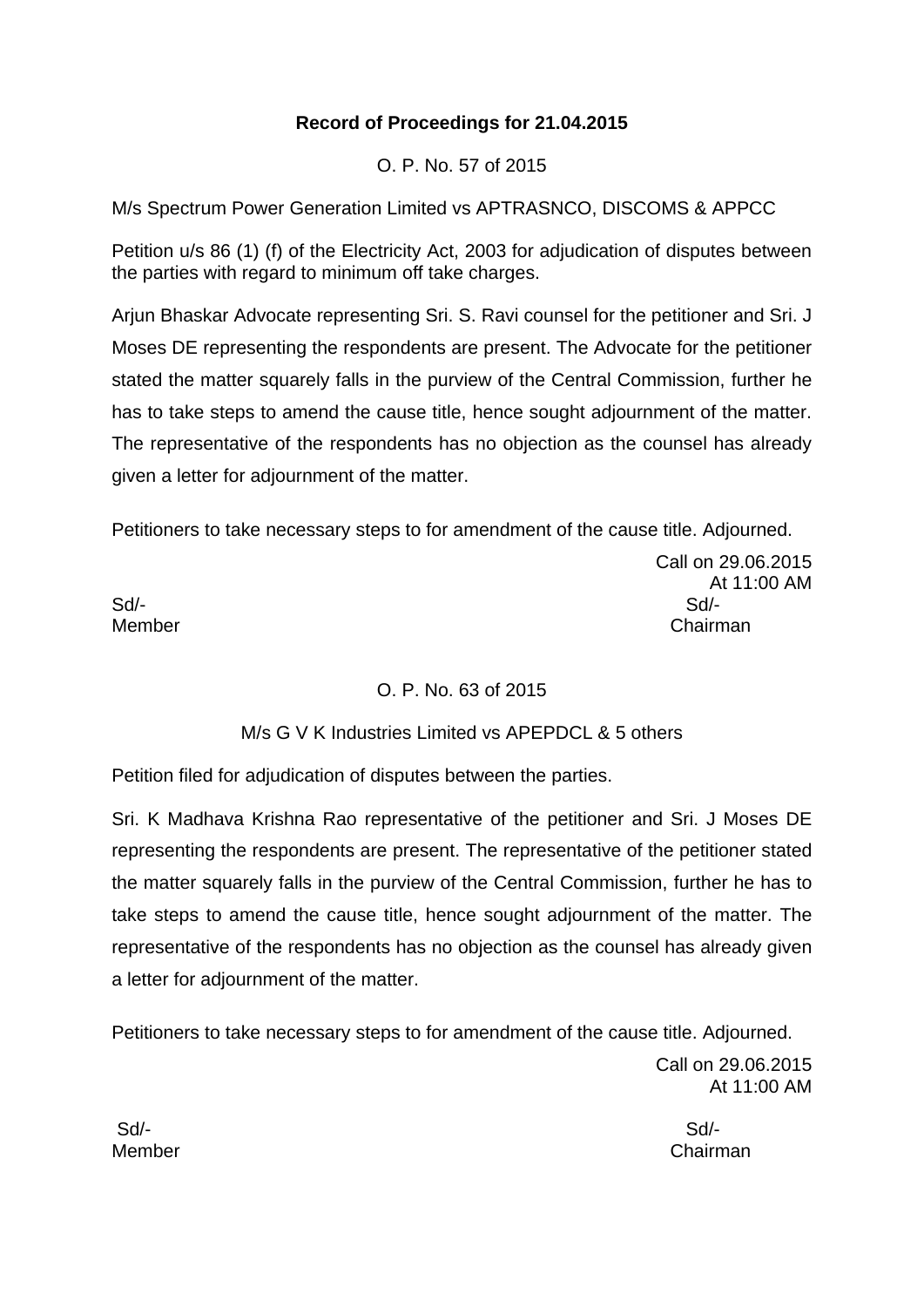### O. P. No. 65 of 2015 and I A No.14 of 2015

### M/s Spectrum Power Generation Limited & APTRANSCO & 5 others

Petition filed under Section 86 (1) (f) of the Electricity Act, 2003 seeking adjudication of disputes between the parties.

Arjun Bhaskar Advocate representing Sri. S. Ravi counsel for the petitioner and Sri. J Moses DE representing the respondents are present. The Advocate for the petitioner stated the matter squarely falls in the purview of the Central Commission, further he has to take steps to amend the cause title, hence sought adjournment of the matter. The representative of the respondents has no objection as the counsel has already given a letter for adjournment of the matter.

Petitioners to take necessary steps to for amendment of the cause title. Adjourned.

Call on 29.06.2015 At 11:00 AM

Sd/- Sd/-

Member **Chairman** 

### O. P. No. 66 of 2015

M/s Spectrum Power Generation Limited & APTRANSCO & 5 others

Petition filed under Section 86 (1) (f) of the Electricity Act, 2003 seeking adjudication of disputes between the parties.

Arjun Bhaskar Advocate representing Sri. S. Ravi counsel for the petitioner and Sri. J Moses DE representing the respondents are present. The Advocate for the petitioner stated the matter squarely falls in the purview of the Central Commission, further he has to take steps to amend the cause title, hence sought adjournment of the matter. The representative of the respondents has no objection as the counsel has already given a letter for adjournment of the matter.

Petitioners to take necessary steps to for amendment of the cause title. Adjourned.

Call on 29.06.2015 At 11:00 AM

Member Chairman

Sd/- Sd/-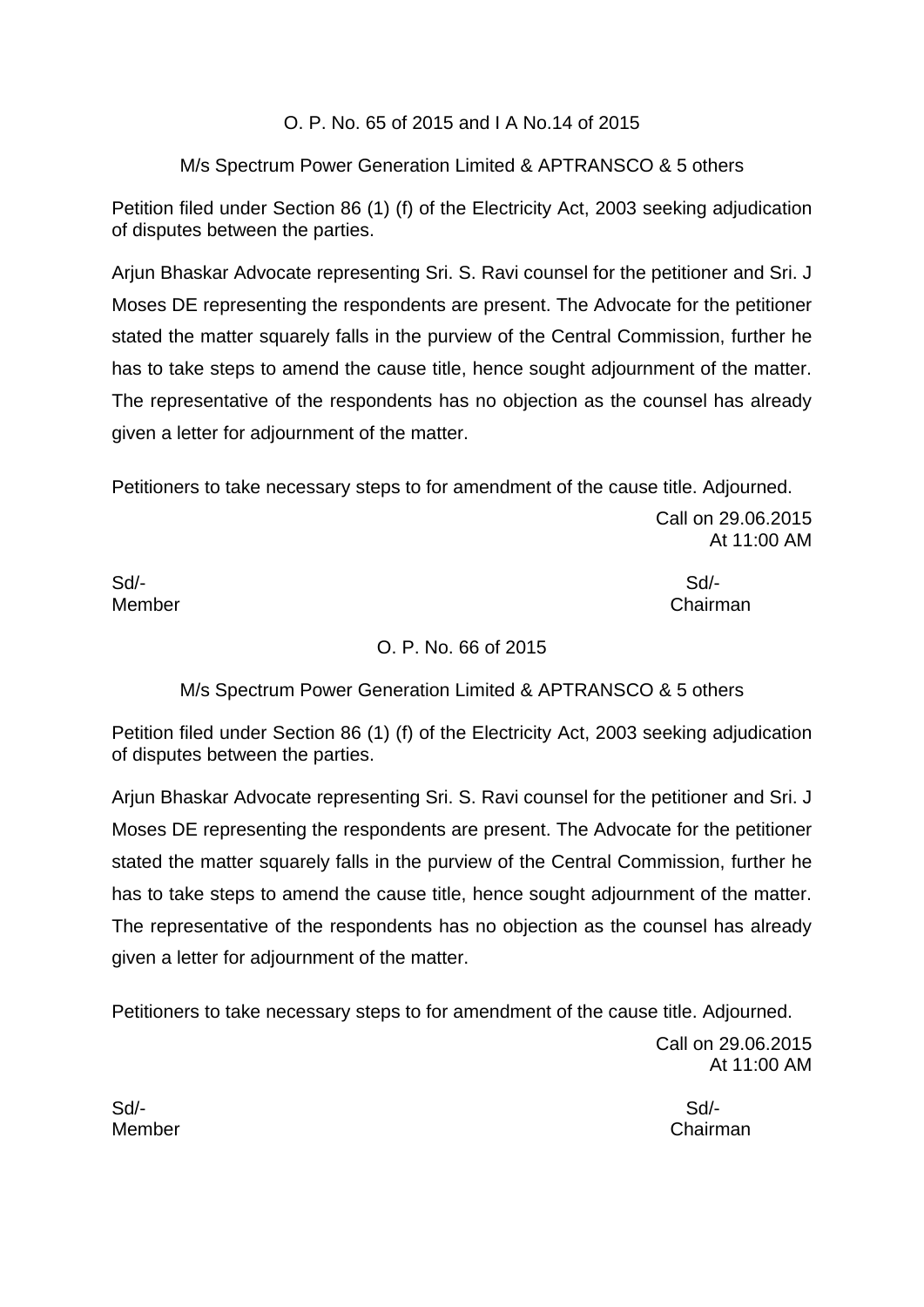#### O. P. No. 68 of 2015 and I A No 14 of 2015

#### M/s KSK Mahanadi Power Company Ltd. vs DISCOMs

Petition u/s 86 (1) (f) Electricity Act, 2003 seeking adjudication of disputes arising under the power purchase agreement dated 31.07.2012 between the parties.

Sri. Gurutuwar Hebbar incharge regulatory being representative of the petitioner and Sri. K Saibaba CGM (Commercial) along with K Dileep Kumar SE IPC of TSSPDCL are present. The representative of the petitioner stated that the counsel for the petitioner is unable attend hearing, hence sought adjournment. He also stated that the necessary for amendment of the cause title is already filed. The representative of the respondent stated that the counsel has sought adjournment and they have also to file necessary reply to the matter including amendment petition. Therefore he also sought adjournment. The representative of the petitioner sought adjournment to a particular date as a similar matter is also posted. Agreed and adjourned to the same date of earlier matter that is 23.06.2015.

 Call on 23.06.2015 At 11:00 AM Member Chairman

Sd/- Sd/-

#### O. P. No. 69 of 2015

M/s Spectrum Power Generation Limited & APTRANSCO & 7 others Petition filed u/s 86 (1) (f) Electricity Act, 2003 for adjudication of disputes between the parties.

Arjun Bhaskar Advocate representing Sri. S. Ravi counsel for the petitioner and Sri. J Moses DE representing the respondents are present. The Advocate for the petitioner stated the matter squarely falls in the purview of the Central Commission, further he has to take steps to amend the cause title, hence sought adjournment of the matter. The representative of the respondents has no objection as the counsel has already gave a letter for adjournment of the matter.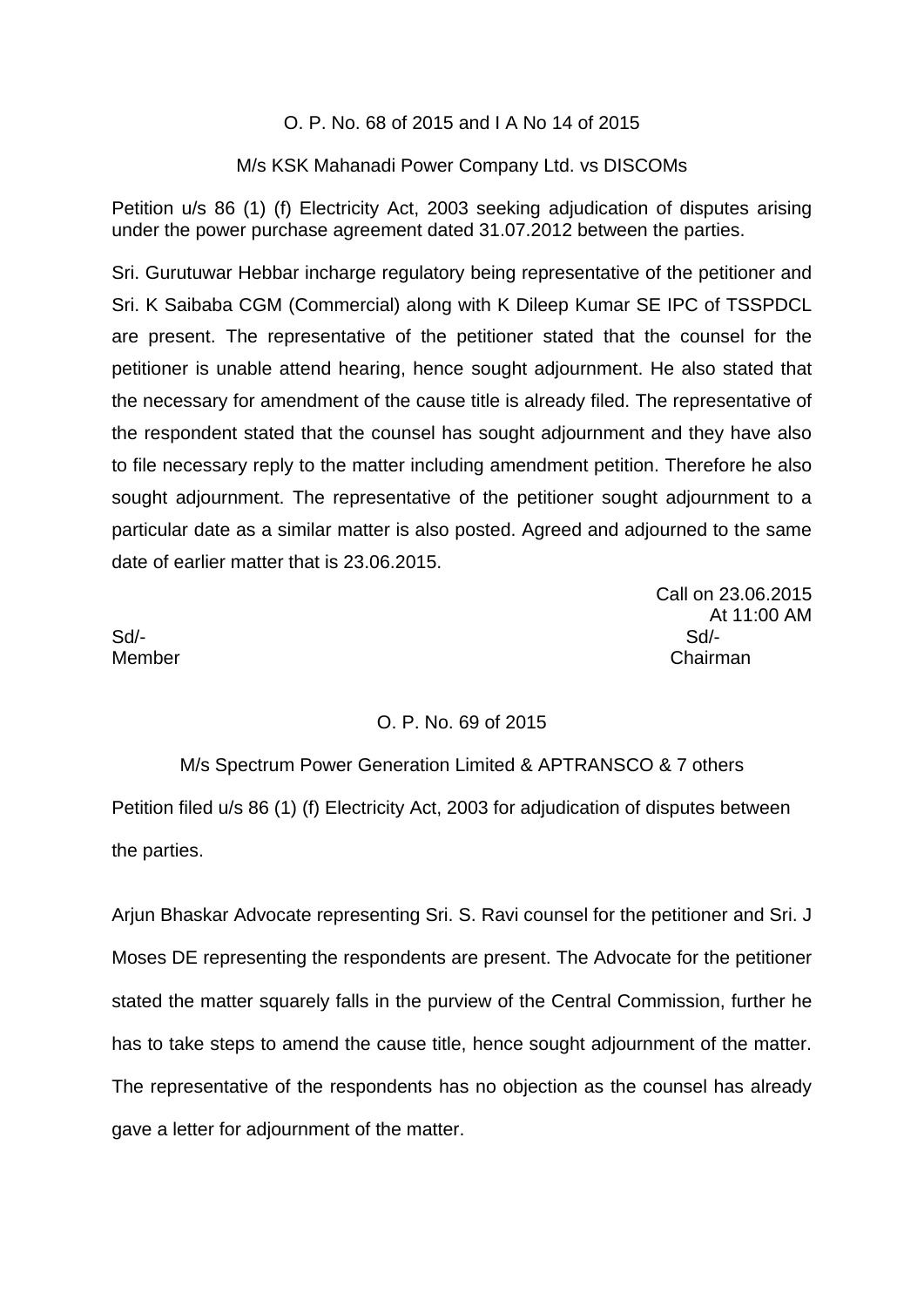Petitioners to take necessary steps to for amendment of the cause title. Adjourned.

Call on 29.06.2015 At 11:00 AM Member Chairman

Sd/- Sd/-

### O. P. No. 70 of 2015

M/s Spectrum Power Generation Limited & APTRANSCO & 7 others

Petition filed u/s 86 (1) (f) Electricity Act, 2003 for adjudication of disputes between the parties.

Arjun Bhaskar Advocate representing Sri. S. Ravi counsel for the petitioner and Sri. J Moses DE representing the respondents are present. The Advocate for the petitioner stated the matter squarely falls in the purview of the Central Commission, further he has to take steps to amend the cause title, hence sought adjournment of the matter. The representative of the respondents has no objection as the counsel has already gave a letter for adjournment of the matter.

Petitioners to take necessary steps to for amendment of the cause title. Adjourned.

Call on 29.06.2015 At 11:00 AM Sd/- Sd/- Member **Chairman** 

# O. P. No. 71 of 2015

# M/s Spectrum Power Generation Limited & APTRANSCO & 12 others

Petition for adjudication of disputes between the parties.

Arjun Bhaskar Advocate representing Sri. S. Ravi counsel for the petitioner and Sri. J Moses DE representing the respondents are present. The Advocate for the petitioner stated the matter squarely falls in the purview of the Central Commission, further he has to take steps to amend the cause title, hence sought adjournment of the matter. The representative of the respondents has no objection as the counsel has already gave a letter for adjournment of the matter.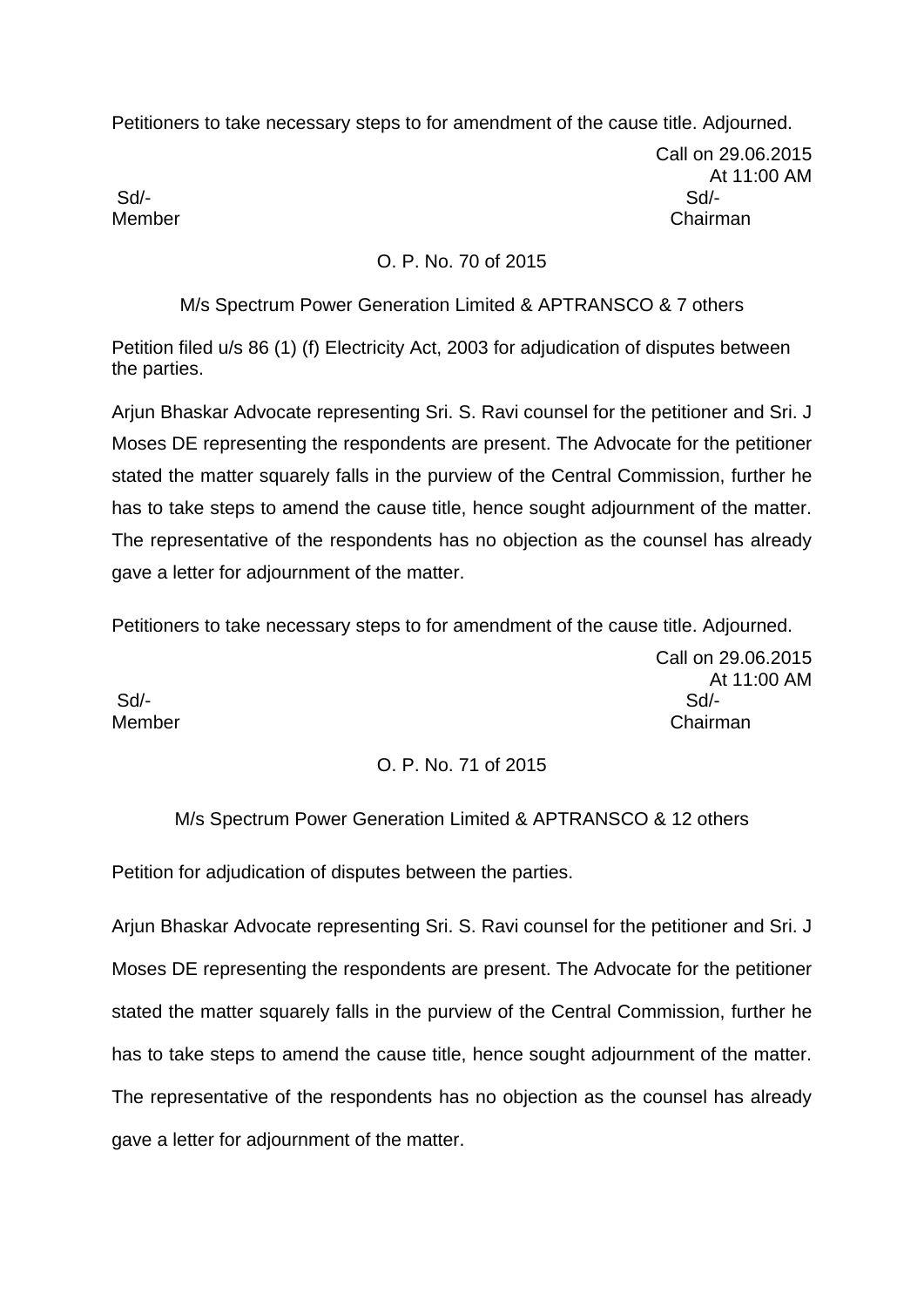Petitioners to take necessary steps to for amendment of the cause title. Adjourned.

Call on 29.06.2015 At 11:00 AM Sd/- Sd/- Member **Chairman** 

### O. P. No. 72 of 2015

#### M/s Spectrum Power Generation Limited & APTRANSCO & 7 others

Petition for adjudication of disputes between the parties.

Arjun Bhaskar Advocate representing Sri. S. Ravi counsel for the petitioner and Sri. J Moses DE representing the respondents are present. The Advocate for the petitioner stated the matter squarely falls in the purview of the Central Commission, further he has to take steps to amend the cause title, hence sought adjournment of the matter. The representative of the respondents has no objection as the counsel has already gave a letter for adjournment of the matter.

Petitioners to take necessary steps to for amendment of the cause title. Adjourned.

Sd/- Sd/-

Call on 29.06.2015 At 11:00 AM Member Chairman

#### O. P. No. 73 of 2015

#### M/s Spectrum Power Generation Limited & APTRANSCO & 7 others

Petition for adjudication of disputes between the parties.

Arjun Bhaskar Advocate representing Sri. S. Ravi counsel for the petitioner and Sri. J Moses DE representing the respondents are present. The Advocate for the petitioner stated the matter squarely falls in the purview of the Central Commission, further he has to take steps to amend the cause title, hence sought adjournment of the matter. The representative of the respondents has no objection as the counsel has already gave a letter for adjournment of the matter.